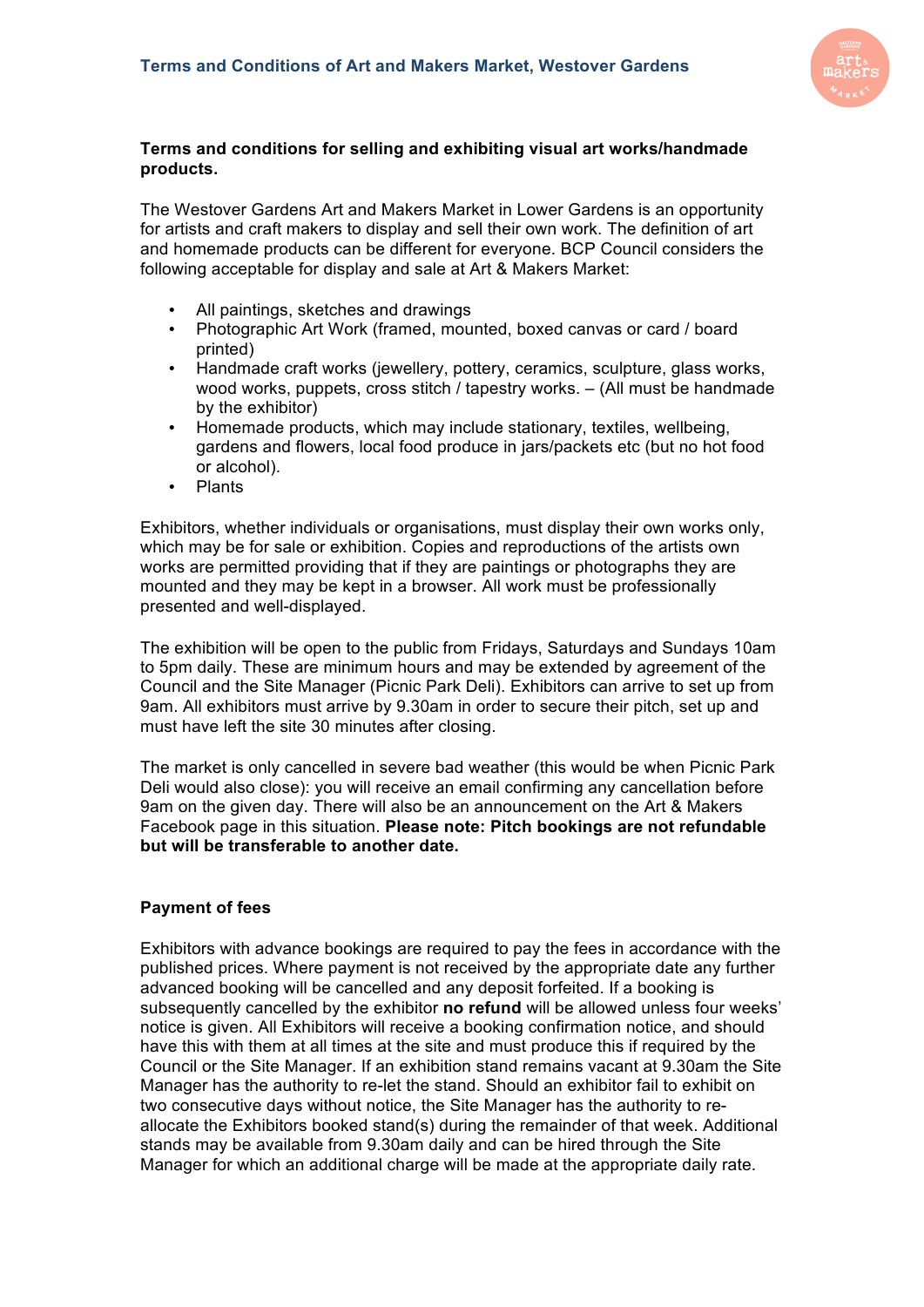

# **Display stands**

The display stands are approximately 2.4m x 3.04m (8ft X 10ft) with a canvas roof. There is a metal pegboard backing with  $4.8$ mm ( $3/16<sup>th</sup>$ ) diameter holes.

- Display stands are allocated on a first come first served basis.
- There is no guarantee that you will be allocated the same stand every day of your booking.

## **Opening Hours**

- Requests for certain stands will only be considered for medical reasons and during times of low bookings.
- Works may only be exhibited within the display area hired.
- Any extension of selling area will be charged at the full price for one or more stands depending on the area used.
- Any person extending the selling area outside of the exhibition area will be asked to remove their display and may be asked to leave the exhibition completely. In these circumstances, no refund will be provided.
- Occasionally the Site Manager will offer the opportunity to expand the display area onto an adjacent free stand.
- Exhibitors must provide their own hooks for attaching art work to the pegboard display area (4.8mm, or 3/16" diameter holes).
- Hooks can be purchased from most shop fitting retail outlets Hooks are 19.05mm to 25.4mm (3⁄4 inch to 1 inch) peg board hooks
- Shelving may be attached to the pegboard display area.

### **Storage/Protection**

A canopy is provided above each stand, providing limited protection to exhibited works during inclement weather. Any person wishing to bring onto the site a storage box must ensure that if new, it is limited to 914mm x 457mm (36" X 18").

Overnight storage accommodation is ONLY available to artists exhibiting Friday, Saturday & Sunday and subject to availability. People not exhibiting everyday will be asked to remove their property from the storage facility. The Site Manager will supervise storage. Exhibitors remain responsible for their property at all times. BCP Council, its agents and the site manager will not take responsibility for any injury, damage or accident to the person or property of any exhibitor taking part in the Exhibition, except where and to the extent that such claims arise directly from the negligence of the Council or any of its employees or agents.

### **Applications**

Pre booking is essential**.** 

### **Production of works**